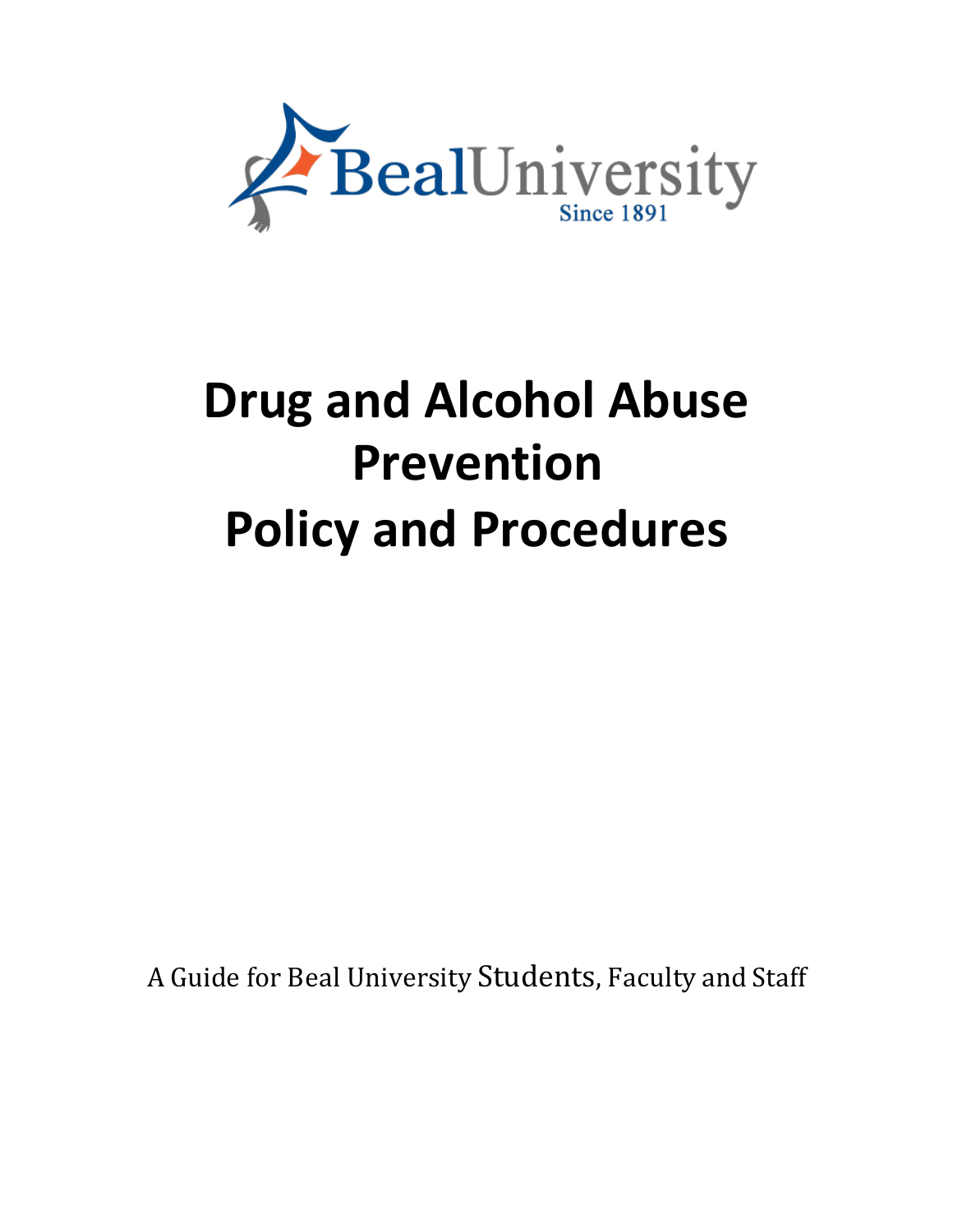# **Table** of Contents Purpose of Drug and Alcohol Abuse Prevention Program 1

| æ<br>ъ |
|--------|
|        |

| Purpose of Drug and Alcohol Abuse Prevention Program               | $\perp$        |
|--------------------------------------------------------------------|----------------|
| Drug and Alcohol Abuse Policy                                      | $\mathbf{1}$   |
| Student Conduct Code                                               | 2              |
| Drug and Alcohol Abuse Prevention Program for Students             | 2              |
| <b>Student Alcohol Violations</b>                                  | 2              |
| Student Illegal Drug, Paraphernalia and Substance Abuse Violations | 3              |
| <b>Student Sanctions</b>                                           | 4              |
| Drug and Alcohol Abuse Prevention Program for Employees            | 4              |
| <b>Employee Violations</b>                                         | $\overline{4}$ |
| <b>Employee Drug and Alcohol Testing for Employees</b>             | $\overline{4}$ |
| <b>Annual Dissemination</b>                                        | 5              |
| <b>Biennial Review</b>                                             | 6              |
| Drug and Alcohol Health Risks                                      | 6              |
| <b>Federal Trafficking Penalties</b>                               | 8              |
| Referral Information                                               | 10             |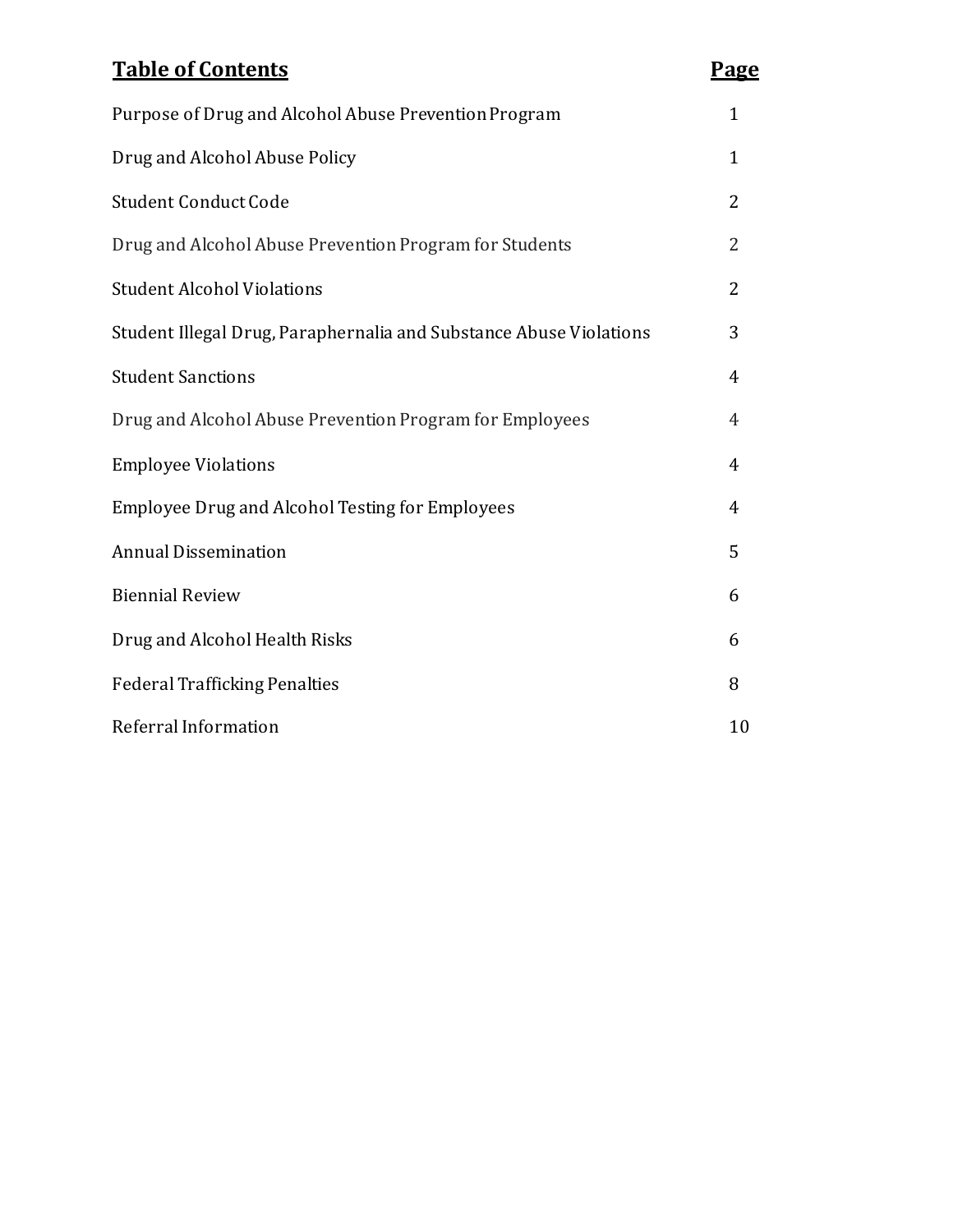#### **Purpose of Drug and Alcohol Abuse Prevention Program**

In an effortto maintain a campus environmentthat supports and encourages the disseminationof knowledge, the University will provide a drug and alcohol abuse prevention program in compliance with the Drug-Free Workplace Act of 1988 and Drug-Free Schools and Communities Act Amendment of 1989. All students and employees share in the responsibility for protecting our environment and are expected to exemplify high standards of professional and personal conduct. The unlawful manufacture, distribution, dispensation, possession or use of alcohol; illegal drugs; or controlledsubstances by members of the Beal University community adversely affects the educational environment. Therefore, the University is committed to having a drug-free campus.

The following material will provide you with information concerning:

- Standards of conduct that clearly prohibit the unlawful use of alcohol, illegal drugs or  $\bar{\Gamma}$ controlledsubstances by students and employees on its propertyor any University activity.
- A description of applicable legal sanctions under law for the unlawful possessionor  $\bar{\rm T}$ distribution of illegal drugs or alcohol.
- A description of health risks associatedwith the use and/or abuse of illegal drugs or the  $\mathbf{r}^{\mathrm{c}}$ abuse of alcohol.
- And a clear statement that Beal University will impose disciplinary sanctions on  $\bar{\Gamma}$ students and employees for violations of this policy.

All employees and students are expected to adhere to this policy during the course of employment and/or enrollment at Beal University.

#### **Drug and Alcohol Abuse Policy**

In accordance with the Drug-Free Schools and Communities Act Amendment of 1989 and Drug-Free Workplace Act of 1988, Beal University supports and maintains a drug-free living and learning environment and workplace for its students, faculty and staff. As a result, the University strictly prohibits the unlawful manufacture, distribution, dispensation, possessionor use of alcohol; illegal drugs; and controlled substances, and possession of drug paraphernalia by students and employees, including volunteers and guests, on University property or at any University-sponsored event on or off campus. Alcohol may be servedat University events with prior authorization. The consumption of alcohol at events when the University has authorized such use is permitted only by individuals of legal drinking age.

Any student failing to comply with the policy constitutes a violation of the Beal University Student Code of Conduct and offenders will be subject to sanctions, consistent with local, State, and Federal law, up to and including suspensionor dismissal.

Any employee in violation of the policy will be subject to disciplinary action up to and including termination of employment. Employees are required to report any drug- or alcohol-related convictions occurring in the workplace to the University no later than five (5) days after such conviction. Such conviction may also resultin termination of employment.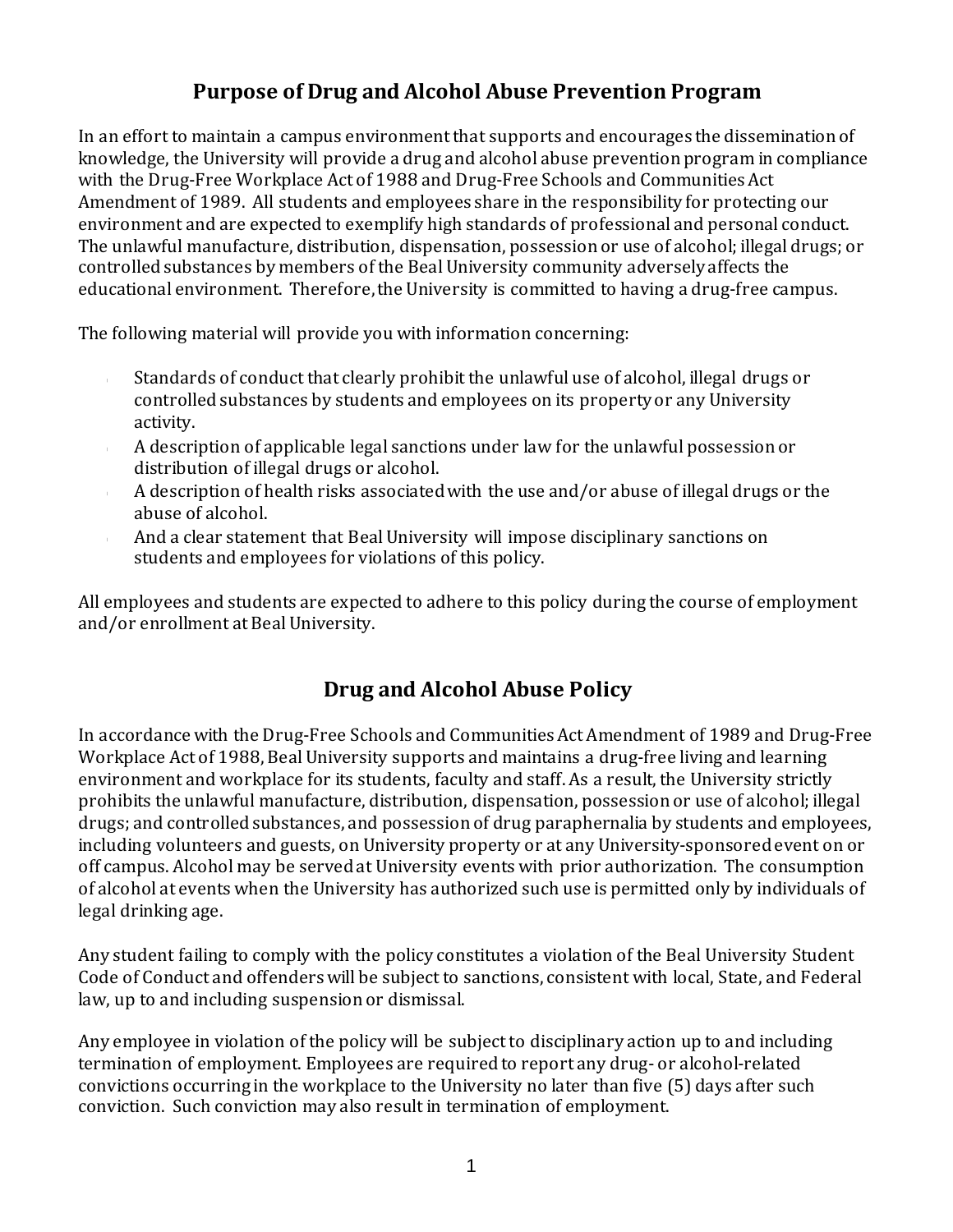The University reserves the right to pass on information regarding possession, use and/or distribution of illegal drugs and drug paraphernalia by any member of its community to local, state, and federal authorities as required. Federal legislation mandates that individuals cannot receive federal aid if they have been convictedof the possession or sale of illegal drugs for an offense that occurred while they were receiving federal student aid.

#### **Beal University Student Conduct Code**

Upon enrollmentto Beal University, students pledge to uphold and abide by the Student Conduct Code. All students are bound under this code and any violation of the Student Conduct Code will be dealt with accordingly. The Student Conduct Code has been established in an effort to promote a balance between the interests of the individual and those of the Beal University community. The regulations contained within the Student Conduct Code regarding alcohol, drugs, paraphernalia and controlled substances apply to all students, faculty, staff, alumni, and visitors or guests of the University.

#### **Student Alcohol Violations**

Beal University, recognizes that some responsible individuals consume alcohol and realizes that there are members of the Beal University community of legal drinking age, the following policy has been established.

Any failure to comply with the following policy constitutes a violation of the Beal University Student Conduct Code.

- 1. Age limitations. The laws of the state of Maine pertaining to the possession and use of alcoholic beverages shall be followed specifically. It is illegal for persons under the age of 21 to consume or possess alcohol or for persons of legal drinking age to supply alcoholic beverages to those who have not reached the age of 21. Alcohol may not be consumed or possessedin a room where either studentis under the legal drinking age.
- 2. Closed containers. Students may not loiter in public areas while in possession of alcoholic beverages.(A closed container is one on which the seal has not been broken).
- 3. Public display of alcoholic beverages on campus or University-owned property. Alcoholic beverages may not be possessed or consumed by persons of any age outside of individual residence hall rooms, unless at an approved, University–sponsoredevent.
- 4. Purchase of alcohol with University funds. Neither the University nor any group, which owes its existence to Beal University, whether officially or unofficially, formally or informally, will be permitted to use any organizational funds derived from or held by the institution for the purchase of any kind of alcoholic beverage.
- 5. Social functions. Beal University does not permit alcoholic beverage at studentsponsoredor athletic events on or off campus. All members of the Beal University community are responsible for abiding by this policy and the enforcement thereof.

6. Alcohol abuse. Unbecoming behavior or any conduct violation committed by a student under the influence of alcohol is not acceptable in the Beal University community. Alcohol abuse is consideredany use of alcohol by a student which leads to medical consequences or inappropriate behavior. Examples of such include but are not limited to: alcohol poisoning,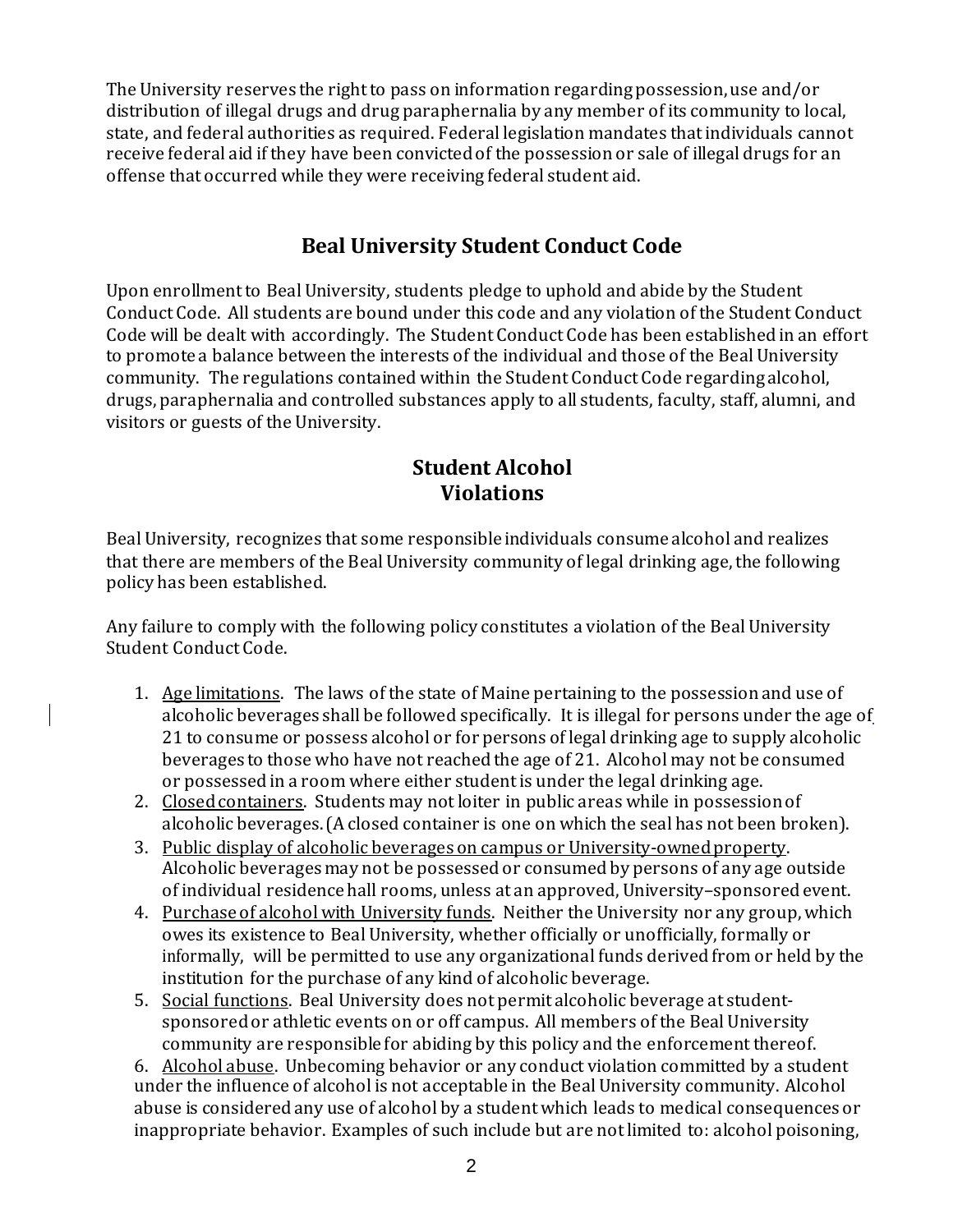blackouts, gastritis (vomiting), alcohol-related physical injuries, verbal abuse, physical abuse, propertydamage, failure to comply with University officials, reoccurring episodesof intoxication or a single episode of intoxication in which the Dean of Students or his/her designee believes that the level of intoxication posed a risk to the student's or other students' health or well-being.

- 7. Binge drinking. Any drinking game or common container found on campus or at a University sponsoredoff campus event shall be consideredto be used for binge drinking. Pong tables/set ups, Beer kegs, bongs/funnels and other commoncontainers are considereda violation.
- 8. Off-campus violations. Although Beal University cannot and does not accept responsibility for the conduct of students while they are off University property and cannot regulate the sale of alcoholic beverages to members of the Beal University community by the management of off-campus businesses, the University reserves the rightto make off-campus conduct by its students a matter of the judicial policy under the Student Conduct Code.

#### **Student Illegal Drugs, Drug Paraphernalia and Substance Abuse Violations**

- 1. Substance abuse. Beal University has a zero tolerance policy for the use of illegal drugs, drug paraphernalia, and substance abuse of any type. Therefore,any substance, legal or otherwise, that is used for the intention of intoxication/impairment, or misusedregardless of intent, and is deemedharmful or potentially harmfulto self or others, will be considered substance abuse.
- 2. Illegal drugs. The possession, use and/or distribution of illegal drugs and drug paraphernalia.\*
- 3. Drug paraphernalia. Prohibited and illegal items include, but are not limited to: any amount of an illicit drug (including seeds), bongs, pot pipes (bowls), rolling papers, scales (electronic or hand-held), blow tubes, etc.

\* While the use of marijuana is legal in the state of Maine, it is not federally legal and not allowed on our campus.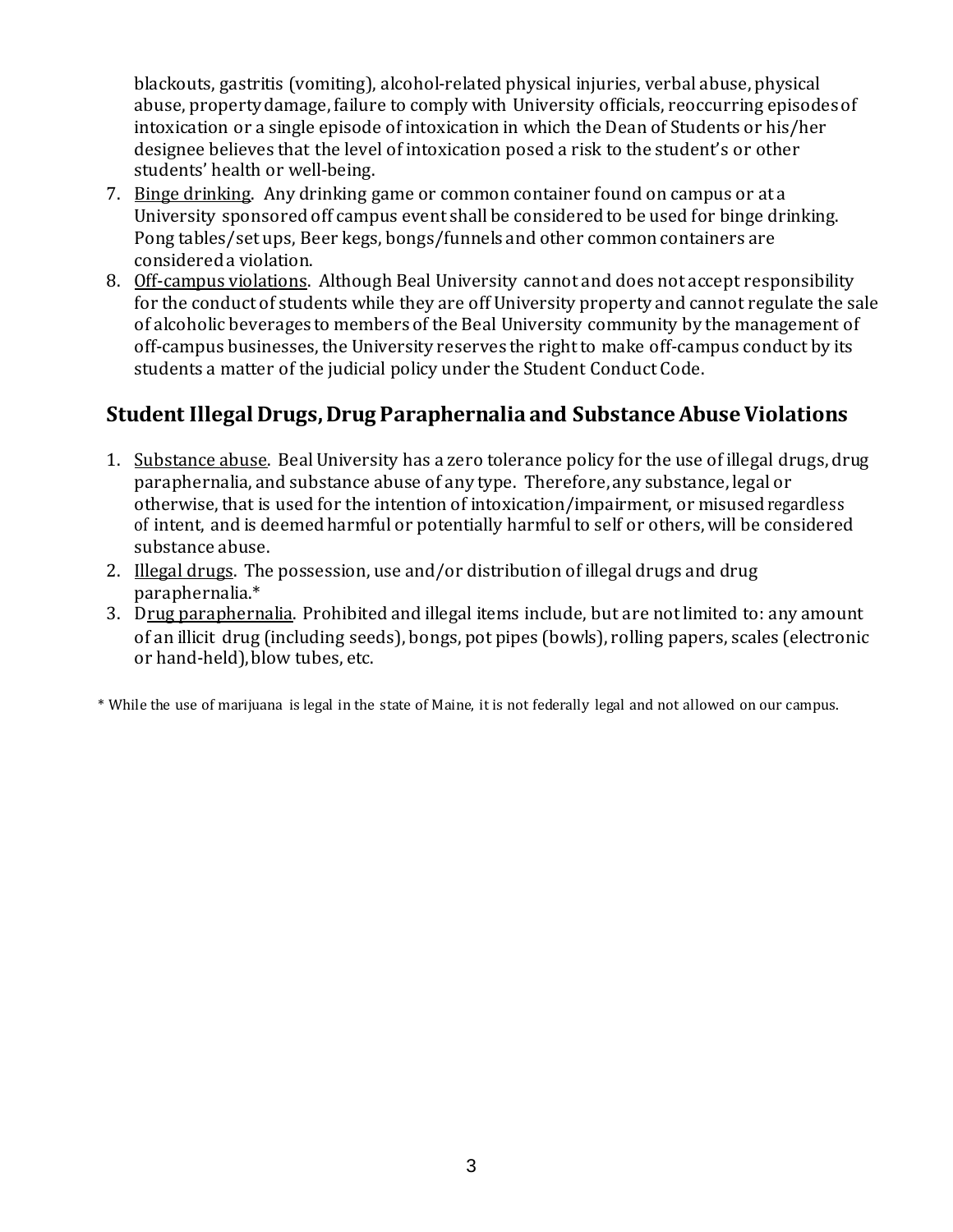#### **Sanctions Imposed on Students for Violations**

- 1. Disciplinary reprimand
- 2. Educational sanction
- 3. Community restitution
- 4. Required substance abuse assessment and/or counseling
- 5. Disciplinary/Social Probation
- 6. Suspensionor dismissal

*Refer to the Student Handbook for level of sanction based on first, second and third offense.*

#### **EMPLOYEES**

#### **Violations by Employees**

All employees of Beal University are responsible for compliance with the Drug-Free Workplace Policy as a condition of continued employment. Violations will be subject to discipline, up to and including immediate termination of employment.

#### **Drug and Alcohol Testing for Employees**

#### **Reasonable Cause**

Employees who are reasonablysuspectedof using alcohol or illegal drugs or of abusing controlled substances in the workplace or of performing official duties while under the influence of alcohol, illegal drugs, or abused controlled substances will be required to undergo an alcohol and/or drug test. "Reasonable cause" exists when an employee exhibits behavior that suggestimpairment from drug or alcohol use or when job performance or safety is affected. An employee may be requested to take a drug or alcohol test if management officials or supervisors have a reasonable belief that the employee's faculties are impaired while at work due to drug or alcohol use.

#### **Post-accident**

Employees may be subject to drug and/or alcohol testing when he/she cause or contribute to accidents that seriously damage a Beal University vehicle, equipment or propertyor resultin an injury to himself/herself or another employee requiringoffsite medical attention. A circumstance that constitutes probable belief will be presumed to arise in any instance involving a work-related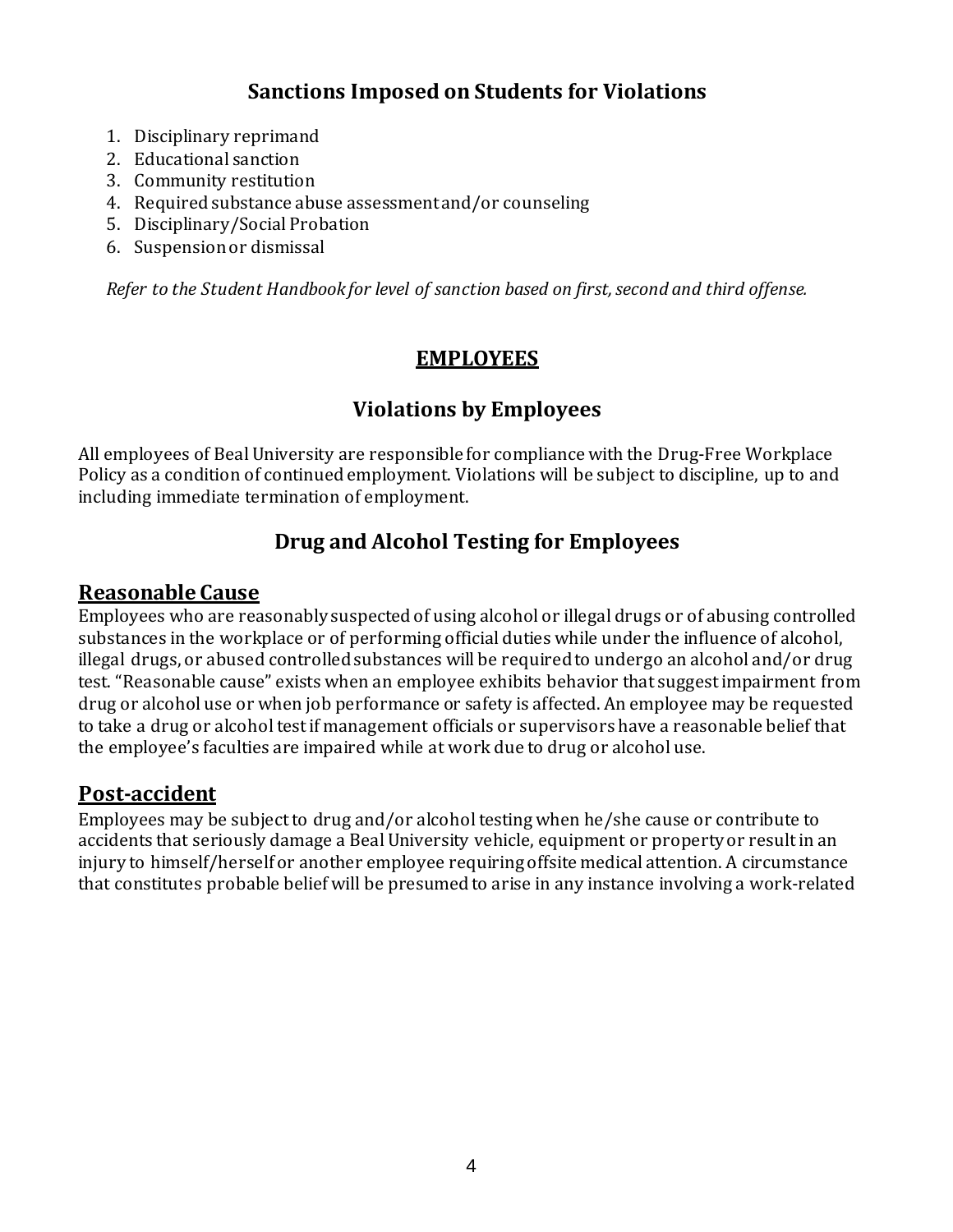accident or injury in which an employee who was operating a motorizedvehicle is found to be responsible for causing the accident. In any of these instances, the investigation and subsequent testing must take place within two hours following the accident, if not sooner.

#### **Follow-up**

Employees who have tested positive for drug and/or alcohol, or otherwise violated this policy, are subject to discipline, up to and including termination. Depending on the circumstances and the employee's work history/record, Beal University may offer an employee who violates the policy or tests positive the opportunity to return to work on a last-change basis pursuant to mutually agreeable terms, which could include follow-up drug testing at times and frequencies determined by Beal University for a minimum of one year but not more than two years as well as a waiver of the right to contest any termination resulting from a subsequent positive test. If the employee does not comply with the agreedupon terms and conditions, the employee will be subject to immediate termination from employment.

#### **Consequences**

Employees who refuse to cooperate in required tests, who use, possess, buy, sell, manufacture or dispense any illegal drug in violation of this policy, or who tests positive for alcohol or illegal drug use under this policy, will be disciplined, up to and including termination. Employees will be paid for time spent in alcohol or drug testing and then subject to unpaid suspension pending the results of the drug or alcohol test. After the results of the test are received, a date and time will be scheduled to discuss the results of the test; this meeting will include the supervisor, and Human Resources. Should the results prove to be negative the employee will receive back pay for the times/days of suspension.

#### **Confidentiality**

Information and records relating to positive test results, drug and alcohol dependencies, and legitimate medical explanations provided to Human Resources will be kept confidential to the extent required by law and maintained in secure files separate from normal personnel files. Such records and information may be disclosed among managers and supervisors on a need-to- know basis and may also be disclosed when relevant to a grievance, charge, claim or other legal proceeding initiated by or on behalf of an employee.

#### **Inspections**

Beal University reserves the right to inspect all portions of its premises for drugs, alcohol or other contraband. All employees, contract employees and visitors may be asked to cooperate in inspections of their persons, work areas and property that might conceal a drug, alcohol or other contraband. Employees who possess such contraband or refuse to cooperate in such inspections are subject to disciplinary action, up to and including termination.

#### **Annual Dissemination**

The Office of Student Services will provide all Beal University students an electronic copy annually at the beginning of each academic year. A link to the Drug and Alcohol Abuse PreventionPolicy and Procedures is available on the Beal University website.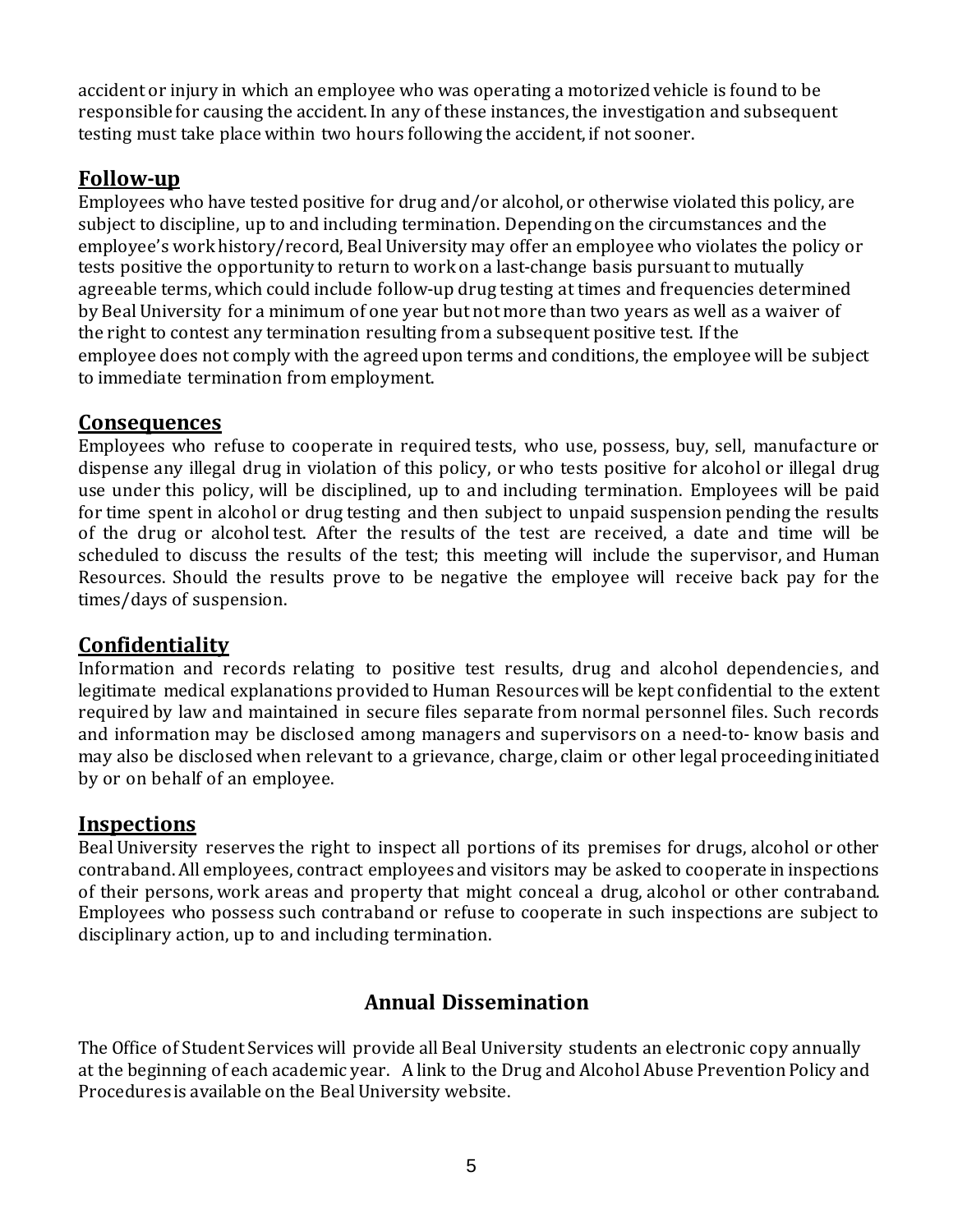#### **Annual Review**

In an effortto comply with Drug-Free Schools and Campuses Regulations an annual review will be conducted by Beal University. The purpose of the review is to:

- Determine the effectiveness and implement changes to the program if needed  $\bar{\Gamma}$
- Ensure that the disciplinary sanctions described in the program are consistently enforced  $\bar{\bar{1}}$

The Provost and Director of Human Resourceswill meet biennially to discuss documented instances where the Drug and Alcohol Abuse Policy has been violated. They will submit their findings to the President and presentimprovements and/or changes to the program. A report of the biennial review will be available in the Office of Human Resources and the Office of Student Services.

|                                                                                                                                                                                                                                                                                                               | Signs & Symptoms                                                                                                                                                                                                                     | <b>Health Effects</b>                                                                                                                                                                                                                                           |
|---------------------------------------------------------------------------------------------------------------------------------------------------------------------------------------------------------------------------------------------------------------------------------------------------------------|--------------------------------------------------------------------------------------------------------------------------------------------------------------------------------------------------------------------------------------|-----------------------------------------------------------------------------------------------------------------------------------------------------------------------------------------------------------------------------------------------------------------|
| <b>Alcohol</b><br>Alcohol is a depressant that may<br>affect judgment and decision-<br>making abilities, slow down the<br>central nervous system and brain<br>functions, and reduce<br>coordination and reflex actions.                                                                                       | Dulled mental processes<br>Lack of coordination<br>Slowed reaction time<br>Poor judgment<br>Reduced inhibitions                                                                                                                      | Liver cancer, fatty liver, hepatitis,<br>cirrhosis<br>Increased risk of cancer<br>Kidney disease<br><b>Ulcers</b><br>Increased acid in the stomach High<br>blood pressure and strokes Heart<br>muscle disease or heart failure                                  |
| <b>Marijuana</b><br>Marijuana is a derivative of the<br>cannabis sativa plant and is<br>illegally used for its intoxicating<br>effects and dreamy state of<br>relaxation and euphoria.                                                                                                                        | Bloodshot eyes<br>Dry mouth and throat<br>Increased appetite<br>Impaired or reduced short-term<br>memory and comprehension<br>Altered sense of time<br>Alter ability to perform tasks<br>requiring concentration and<br>coordination | Emphysema-like symptoms Respiratory<br>track and sinus infections Lowered<br>immune system response Damage to<br>lungs and pulmonary system                                                                                                                     |
| <b>Inhalants</b><br>Inhalants are mood paltering<br>substances that are voluntarily<br>inhaled. Most substances used<br>are commercial and household<br>products, such as solvents and<br>aerosols, which are easily<br>obtained and are not harmful, if<br>used for the purpose intended<br>and as directed. | Nausea<br>Sneezing<br>Coughing<br>Nosebleeds<br>Fatigue<br>Poor Coordination<br>Loss of appetite<br>Decrease heart and respiratory rates                                                                                             | Hepatitis<br>Brain damage<br>Debilitating effects on the central<br>nervous system<br>Weight loss<br>Fatigue and Muscle fatigue<br>Electrolyte imbalance<br>Permanent damage to nervous system<br>Disorientation, violent behavior,<br>unconsciousness or death |

#### **Drug and Alcohol Health Risks**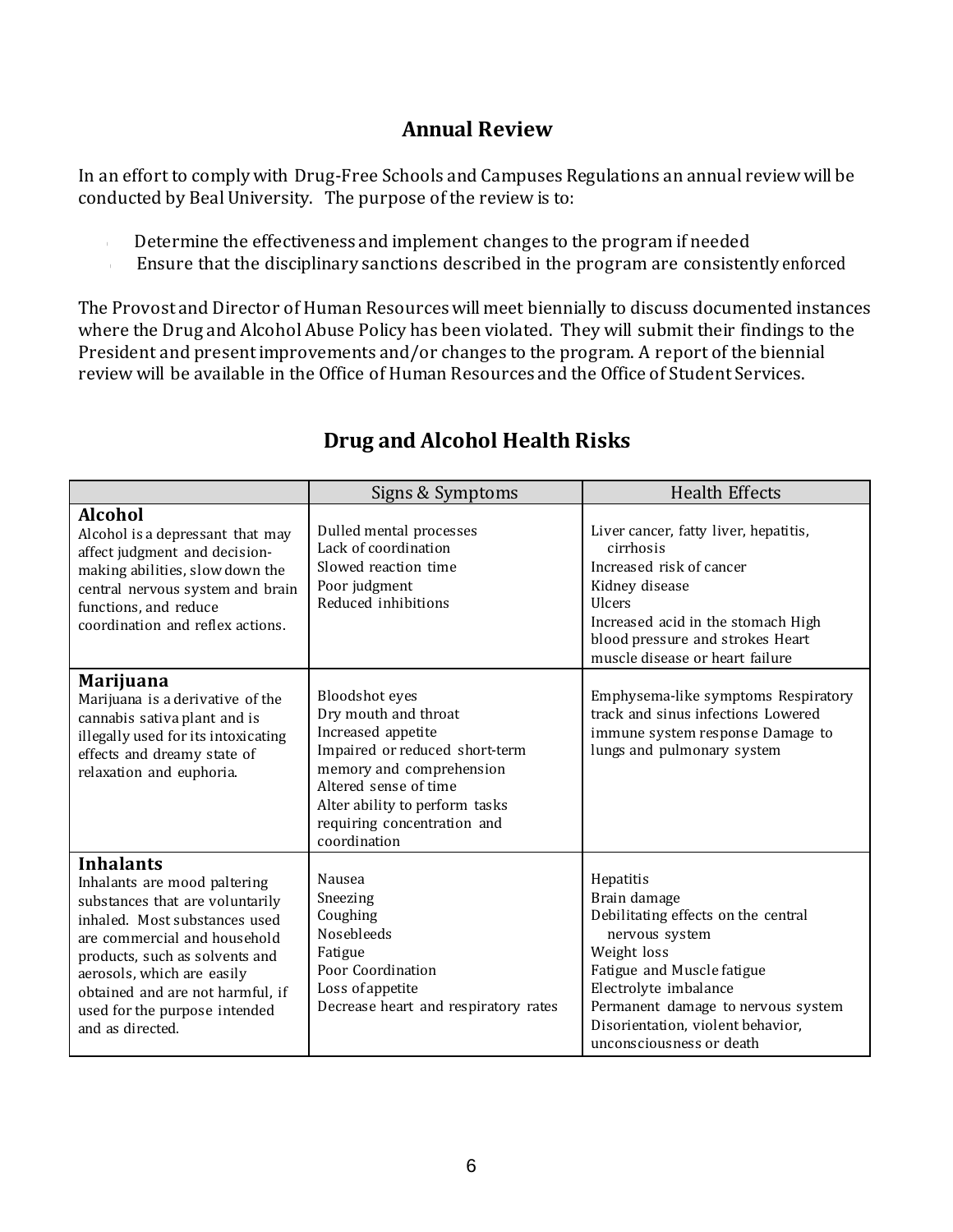|                                                                                                                                                                                                                                                                                                           | Signs & Symptoms                                                                                                                                                                                                                                                                                  | <b>Health Effects</b>                                                                                                                                                                                                                                           |
|-----------------------------------------------------------------------------------------------------------------------------------------------------------------------------------------------------------------------------------------------------------------------------------------------------------|---------------------------------------------------------------------------------------------------------------------------------------------------------------------------------------------------------------------------------------------------------------------------------------------------|-----------------------------------------------------------------------------------------------------------------------------------------------------------------------------------------------------------------------------------------------------------------|
| Cocaine<br>Cocaine is the most potent<br>stimulant of organic origin and<br>the most widely used of the<br>stimulants. Crack is a form of<br>cocaine.                                                                                                                                                     | Dilated pupils<br>Insomnia<br>Loss of appetite<br>Tactile hallucinations<br>Paranoia<br>Seizures<br>Anxiety, agitation Wide<br>mood swings Difficulty in<br>concentration                                                                                                                         | Elevated blood pressure<br>Elevated heart rate<br>Elevated respiratory rate<br>Elevated body temperature<br>Death by cardiac arrest or respiratory<br>failure                                                                                                   |
| <b>Other Stimulants</b><br>Stimulants are drugs that<br>stimulate the central nervous<br>system and excite bodily activity.<br>Examples are amphetamines,<br>khat or methamphetamine.                                                                                                                     | Mood changes<br>Impaired concentration<br>Impaired mental functioning<br>Swings between apathy and alertness<br>Restless, anxious and moody behavior<br>Poor coordination<br>Sleeplessness and anxiety                                                                                            | Increased heart and respiratory rates<br>Elevated blood pressure<br>Sweating, headaches, dizziness<br>Blurred vision<br>Rapid or irregular heartbeat<br>Tremors<br>Physical collapse                                                                            |
| <b>Depressants</b><br>Depressants are drugs that<br>depress the central nervous<br>system, resulting in sedation and<br>a decrease in bodily activity.<br>Examples are barbiturates, GHB,<br>rohypnol® or benzodiazepines.                                                                                | Slurred Speech<br>Staggered walk<br>Altered perception<br>Mental clouding and drowsiness<br>Respiratory depression                                                                                                                                                                                | Physical and psychological dependence<br>Tolerance to the drug, leading the user<br>to increase the quantity consumed<br>Coma and death                                                                                                                         |
| <b>Hallucinogens</b><br>Hallucinogens are drugs that<br>distort the senses and often<br>produce hallucinations-<br>experiences that depart from<br>reality. Examples are<br>Ecstasy/MDMA, K2/Spice,<br>Ketamine, LSD, Peyote &<br>Mescaline, Psilocybin,<br>Marijuana/Cannabis, Steroids or<br>Inhalants. | Impaired concentration<br>Confusion and agitation<br>Muscle rigidity<br>Profuse sweating<br>A sense of distance and estrangement<br>Muscular coordination worsens<br>Blocked and incoherent speech<br>Dilated pupils<br>Elevated body temperature<br>Loss of appetite<br>Sleeplessness<br>Tremors | Persistent memory problems<br>Speech difficulties<br>Mood disorders-depression, anxiety<br>and violent behavior<br>Paranoid and violent behavior<br>Hallucinations<br>Increased heart rate and blood pressure<br>Convulsions and coma<br>Heart and lung failure |
| <b>Narcotics</b><br>Narcotic analgesics are the most<br>effective compounds used for<br>pain relief. Examples are Opium,<br>Opiates (morphine, codeine,<br>percodan, heroin and dilaudid)<br>and Opioids (Vicodin, Darvon,<br>demerol and methadone).                                                     | Feeling of euphoria<br>Drowsiness<br>Nausea and vomiting<br>Constricted pupils<br>Watery eyes and itching<br>Low and shallow breathing<br>Clammy skin<br>Impaired respiration<br>Convulsions                                                                                                      | Coma<br>Possible death                                                                                                                                                                                                                                          |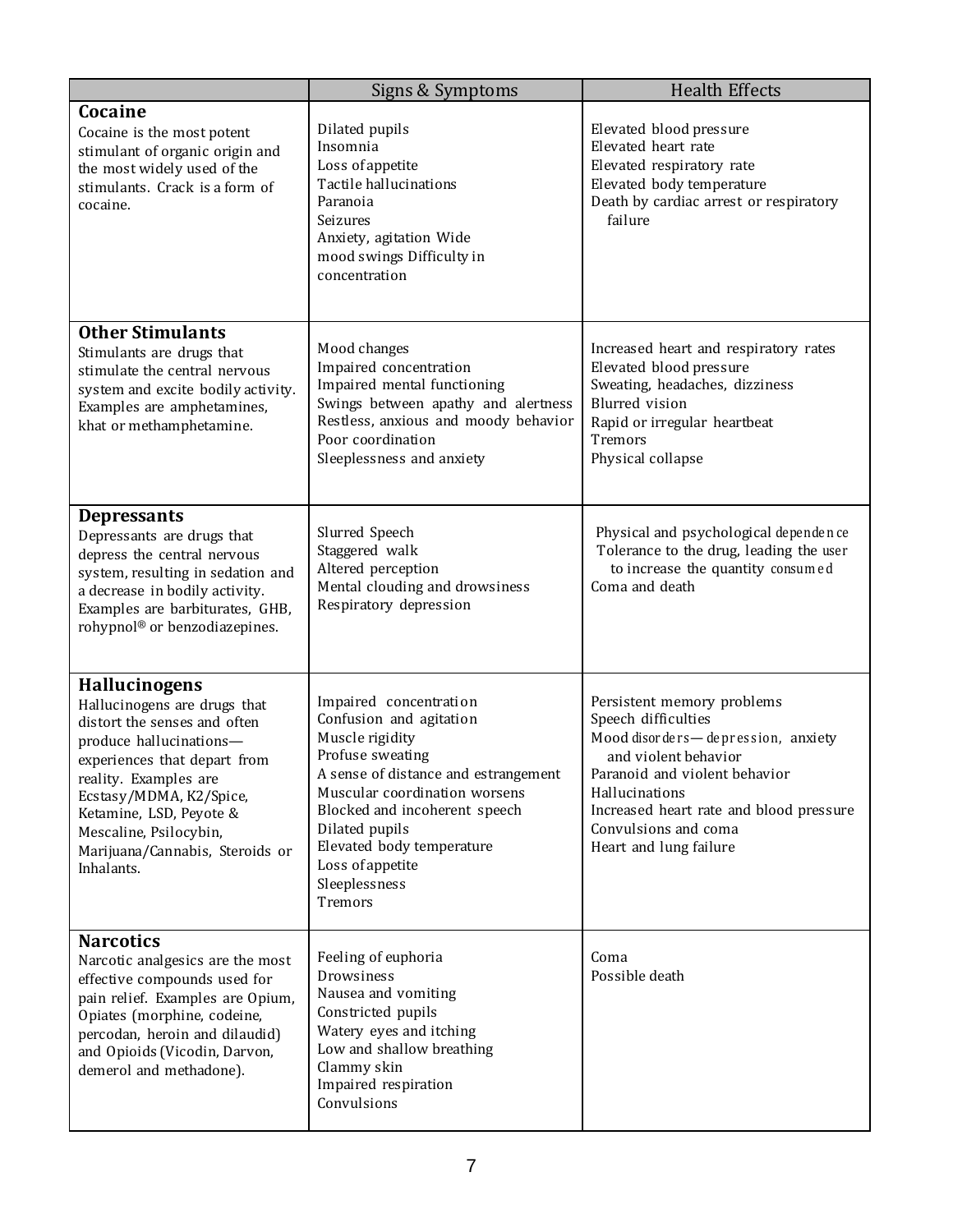|                                                                                                                                                                                                                                                                          | Signs & Symptoms                                                                                                                                                                                                                                               | <b>Health Effects</b>                                                                             |
|--------------------------------------------------------------------------------------------------------------------------------------------------------------------------------------------------------------------------------------------------------------------------|----------------------------------------------------------------------------------------------------------------------------------------------------------------------------------------------------------------------------------------------------------------|---------------------------------------------------------------------------------------------------|
| <b>Bath Salts or Designer</b><br><b>Drugs</b><br>Bath Salts are a synthetic<br>stimulant made up of chemicals<br>that stimulate the central<br>nervous system.<br>These substances are usually<br>marketed with the warning "not"<br>intended for human<br>consumption." | Agitation, irritability<br>Insomnia, depression and dizziness<br>Paranoia, delusions<br>Nausea and vomiting<br>Sweating<br>Suicidal thoughts<br>Panic attacks<br>Impaired perception of reality<br>Reduced motor control<br>Decreased ability to think clearly | <b>Nosebleeds</b><br>Chest pains<br>Rapid heart rate<br>Heart attack<br><b>Seizures</b><br>Stroke |

## **Federal Trafficking Penalties**

| Federal Trafficking Penalties for Schedules I, II, III, IV and V (except Marijuana) |                                                                |                                                                                                                                                          |                                                                          |                                                                                                          |
|-------------------------------------------------------------------------------------|----------------------------------------------------------------|----------------------------------------------------------------------------------------------------------------------------------------------------------|--------------------------------------------------------------------------|----------------------------------------------------------------------------------------------------------|
|                                                                                     | Schedule Substance/Quantity                                    | <b>Penalty</b>                                                                                                                                           | Substance/Quantity                                                       | <b>Penalty</b>                                                                                           |
| $\mathbf{I}$                                                                        | Cocaine<br>500-4999 grams<br>mixture                           | <b>First Offense: Not less than 5</b><br>yrs, and not more than 40 yrs.<br>If death or serious bodily                                                    | Cocaine<br>5 kilograms or more<br>mixture                                | First Offense: Not less than 10<br>yrs. and not more than life. If<br>death or serious bodily injury,    |
| $\mathbf{H}$                                                                        | Cocaine Base<br>28-279 grams mixture                           | injury, not less than 20 or more<br>than life. Fine of not more than<br>\$5 million if an individual, \$25<br>million if not an individual.              | Cocaine Base<br>280 grams or more mixture                                | not less than 20 yrs. or more<br>than life. Fine of not more than<br>\$10 million if an individual, \$50 |
| IV                                                                                  | Fentanyl<br>40-399 grams mixture                               |                                                                                                                                                          | Fentanyl<br>400 grams or more mixture                                    | million if not an individual.                                                                            |
| I                                                                                   | Fentanyl Analogue<br>10-99 grams mixture                       | <b>Second Offense: Not less than</b><br>10 yrs. and not more than life.                                                                                  | Fentanyl Analogue<br>100 grams or more mixture                           | <b>Second Offense: Not less than</b><br>20 yrs. and not more than life.                                  |
| I                                                                                   | Heroin<br>100-999 grams mixture                                | If death or serious bodily<br>injury, life imprisonment. Fine<br>of not more than \$8 million if<br>an individual, \$50 million if not<br>an individual. | Heroin<br>1 kilogram or more mixture                                     | If death or serious bodily injury,<br>life imprisonment. Fine of not<br>more than \$20 million if an     |
|                                                                                     | <b>LSD</b><br>1-9 grams mixture                                |                                                                                                                                                          | <b>LSD</b><br>10 grams or more mixture                                   | individual, \$75 million if not an<br>individual.                                                        |
| $\mathbf{H}$                                                                        | Methamphetamine<br>5-49 grams pure or<br>100-999 grams mixture |                                                                                                                                                          | Methamphetamine<br>50 grams or more pure or<br>500 grams or more mixture | 2 or More Prior Offenses: Life<br>imprisonment. Fine of not<br>more than \$20 million if an              |
| $\mathbf{H}$                                                                        | PCP<br>10-99 grams pure or<br>100-999 grams mixture            |                                                                                                                                                          | <b>PCP</b><br>100 gm or more pure or 1<br>kilogram or more mixture       | individual, \$75 million if not an<br>individual.                                                        |

## **Federal Trafficking Penalties**

| Substance/Quantity                                       | Penalty                                                                                                                                                                                         |
|----------------------------------------------------------|-------------------------------------------------------------------------------------------------------------------------------------------------------------------------------------------------|
| Any Amount Of Other Schedule I & II<br>Substances        | <b>First Offense:</b> Not more than 20 yrs. If death or serious bodily injury, not less than 20<br>yrs. Or more than Life. Fine \$1 million if an individual, \$5 million if not an individual. |
| Any Drug Product Containing Gamma<br>Hydroxybutyric Acid | <b>Second Offense:</b> Not more than 30 yrs. If death or serious bodily injury, life                                                                                                            |
| Flunitrazepam (Schedule IV) 1 Gram                       | imprisonment. Fine \$2 million if an individual, \$10 million if not an individual.                                                                                                             |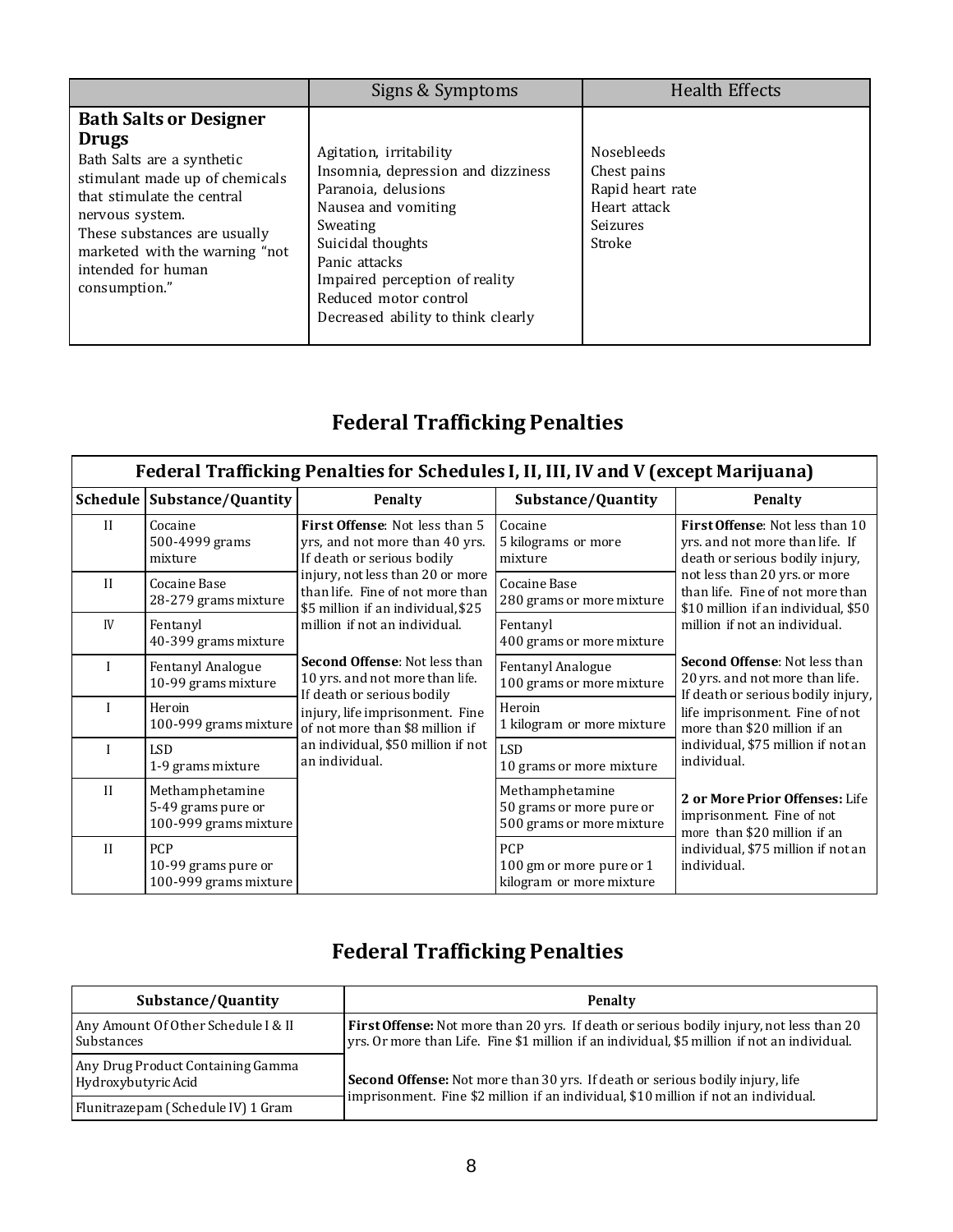| Any Amount Of Other Schedule III Drugs                                                         | <b>First Offense:</b> Not more than 10 yrs. If death or serious bodily injury, not more than 15<br>yrs. Fine not more than \$500,000 if an individual, \$2.5 million if not an individual.<br><b>Second Offense:</b> Not more than 20 yrs. If death or serious injury, not more than 30 yrs.<br>Fine not more than \$1 million if an individual, \$5 million if not an individual. |
|------------------------------------------------------------------------------------------------|------------------------------------------------------------------------------------------------------------------------------------------------------------------------------------------------------------------------------------------------------------------------------------------------------------------------------------------------------------------------------------|
| Any Amount Of All Other Schedule IV Drugs<br>(other than one gram or more of<br>Flunitrazepam) | <b>First Offense:</b> Not more than 5 yrs. Fine not more than \$250,000 if an individual, \$1<br>million if not an individual.                                                                                                                                                                                                                                                     |
|                                                                                                | <b>Second Offense:</b> Not more than 10 yrs. Fine not more than \$500,000 if an individual,<br>\$2 million if other than an individual.                                                                                                                                                                                                                                            |
| Any Amount Of All Schedule V Drugs                                                             | First Offense: Not more than 1 yr. Fine not more than \$100,000 if an individual,<br>\$250,000 if not an individual.                                                                                                                                                                                                                                                               |
|                                                                                                | <b>Second Offense:</b> Not more than 4 yrs. Fine not more than \$200,000 if an individual,<br>\$500,000 if not an individual.                                                                                                                                                                                                                                                      |

| Federal Trafficking Penalties for Marijuana, Hashish and Hashish Oil, Schedule 1 Substances                                 |                                                                                                                                                                                                                                       |  |
|-----------------------------------------------------------------------------------------------------------------------------|---------------------------------------------------------------------------------------------------------------------------------------------------------------------------------------------------------------------------------------|--|
| Marijuana<br>1,000 kilograms or more marijuana<br>mixture or 1,000 or more marijuana<br>plants                              | First Offense: Not less than 10 yrs. or more than life. If death or serious bodily injury, not<br>less than 20 yrs. or more than life. Fine not more than \$10 million if an individual, \$50<br>million if other than an individual. |  |
|                                                                                                                             | <b>Second Offense:</b> Not less than 20 yrs. or more than life. If death or serious bodily injury,<br>life imprisonment. Fine not more than \$20 million if an individual, \$75 million if other<br>than an individual.               |  |
| Marijuana<br>100 to 999 kilograms marijuana mixture<br>or 100 to 999 marijuana plants                                       | First Offense: Not less than 5 yrs. or more than 40 yrs. If death or serious bodily injury,<br>not less than 20 yrs. or more than life. Fine not more than \$5 million if an individual, \$25<br>million if other than an individual. |  |
|                                                                                                                             | Second Offense: Not less than 10 yrs. or more than life. If death or serious bodily injury,<br>life imprisonment. Fine not more than \$8 million if an individual, \$50 million if other than<br>an individual.                       |  |
| Marijuana<br>50 to 99 kilograms marijuana mixture,<br>50 to 99 marijuana plants                                             | First Offense: Not more than 20 yrs. If death or serious bodily injury, not less than 20<br>yrs. or more than life. Fine \$1 million if an individual, \$5 million if other than an<br>individual.                                    |  |
| Hashish<br>More than 10 kilograms                                                                                           | Second Offense: Not more than 30 yrs. If death or serious bodily injury, life<br>imprisonment. Fine \$2 million if an individual, \$10 million if other than an individual.                                                           |  |
| Hashish<br>More than 1 kilogram                                                                                             |                                                                                                                                                                                                                                       |  |
| Marijuana<br>Less than 50 kilograms marijuana (but<br>does not include 50 or more marijuana<br>plants regardless of weight) | First Offense: Not more than 5 yrs. Fine not more than \$250,000 if an individual, \$1<br>million if other than an individual.<br>Second Offense: Not more than 10 yrs. Fine \$500,000 if an individual, \$2 million if other         |  |
| 1 to 49 marijuana plants                                                                                                    | than an individual.                                                                                                                                                                                                                   |  |
| Hashish<br>10 kilograms or less                                                                                             |                                                                                                                                                                                                                                       |  |
| Hashish Oil<br>1 kilogram or less                                                                                           |                                                                                                                                                                                                                                       |  |

Federal Trafficking Penalties tables were obtained from the U.S. Drug Enforcement Administration <http://www.justice.gov/dea/druginfo/ftp3.shtml>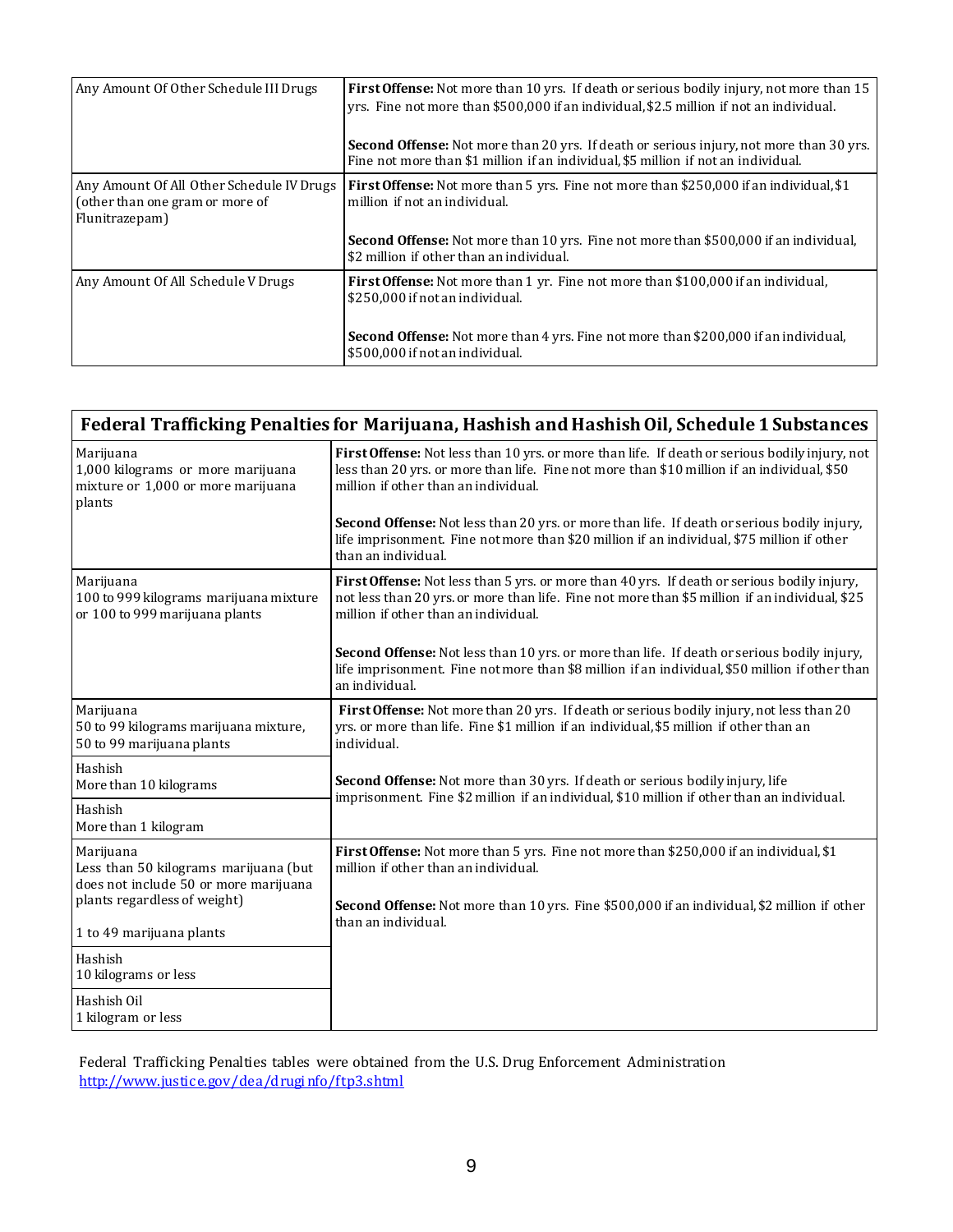# **Referral Informationfor Student and Employee Assistance**

| <b>Bangor Area Homeless Shelter</b><br>Emergency Shelter with a vision of moving all<br>guests into stable housing in 30 days or less                                                                                                                                                                                                                                            | 263 Main St, Bangor, ME 04401<br>(P) 207-947-0092<br>Email: info@bangorareashelter.org<br>Bangorareashelter.org |
|----------------------------------------------------------------------------------------------------------------------------------------------------------------------------------------------------------------------------------------------------------------------------------------------------------------------------------------------------------------------------------|-----------------------------------------------------------------------------------------------------------------|
| PCHC-Hope House and Living Center<br>Emergency low barrier emergency shelter<br>for adults<br>Transitional Housing to help residents move<br>$\bullet$<br>towards independent living<br>Health Center offering regular medical care,<br>$\bullet$<br>sick care, lab services, psychiatric med<br>management, therapy for individuals and<br>groups and care management services. | 179 Corporate Drive, Bangor, ME 04401<br>$(P)$ : 207-217-6713<br>HopeHouse.pchc.com                             |
| Wellspring<br>Residential and outpatient Substance Abuse<br>$\bullet$<br><b>Treatment Services</b>                                                                                                                                                                                                                                                                               | 255 Hammond St, Bangor, ME 04401<br>(P) 207-941-1612<br>Wellspringmaine.com                                     |
| <b>BARN</b> (Bangor Area Recovery Network)<br>Provides recovery resource and support to<br>those in Eastern and Central Maine                                                                                                                                                                                                                                                    | 142 Center St, Brewer, ME 04412<br>(P) 207-561-9444<br>Bangorrecovery.org                                       |
| 211-Maine<br>Offers resources, helpline, and referral<br>$\bullet$<br>services for variety of Health and Human<br>Services programs throughout the state                                                                                                                                                                                                                         | $(P)$ 2-1-1<br>211maine.org                                                                                     |
| Good Shephard Food Bank<br>Mission to eliminate hunger in Maine by<br>improving access to nutritious food                                                                                                                                                                                                                                                                        | 11 Penobscot Meadow Dr, Hampden, ME 04444<br>(P) 207-989-4672<br>Gsfb.org                                       |
| The Salvation Army<br>Christian faith-based human services<br>committed to serving the whole person,<br>body, mind and spirit<br>Offering services to include: soup kitchen,<br>food pantry, holiday assistance, youth<br>programs, and direct assistance                                                                                                                        | 65 South Park Street, Bangor, ME 04401<br>(P) 207-941-2990<br>Nne.salvationarmy.org/bangor                      |